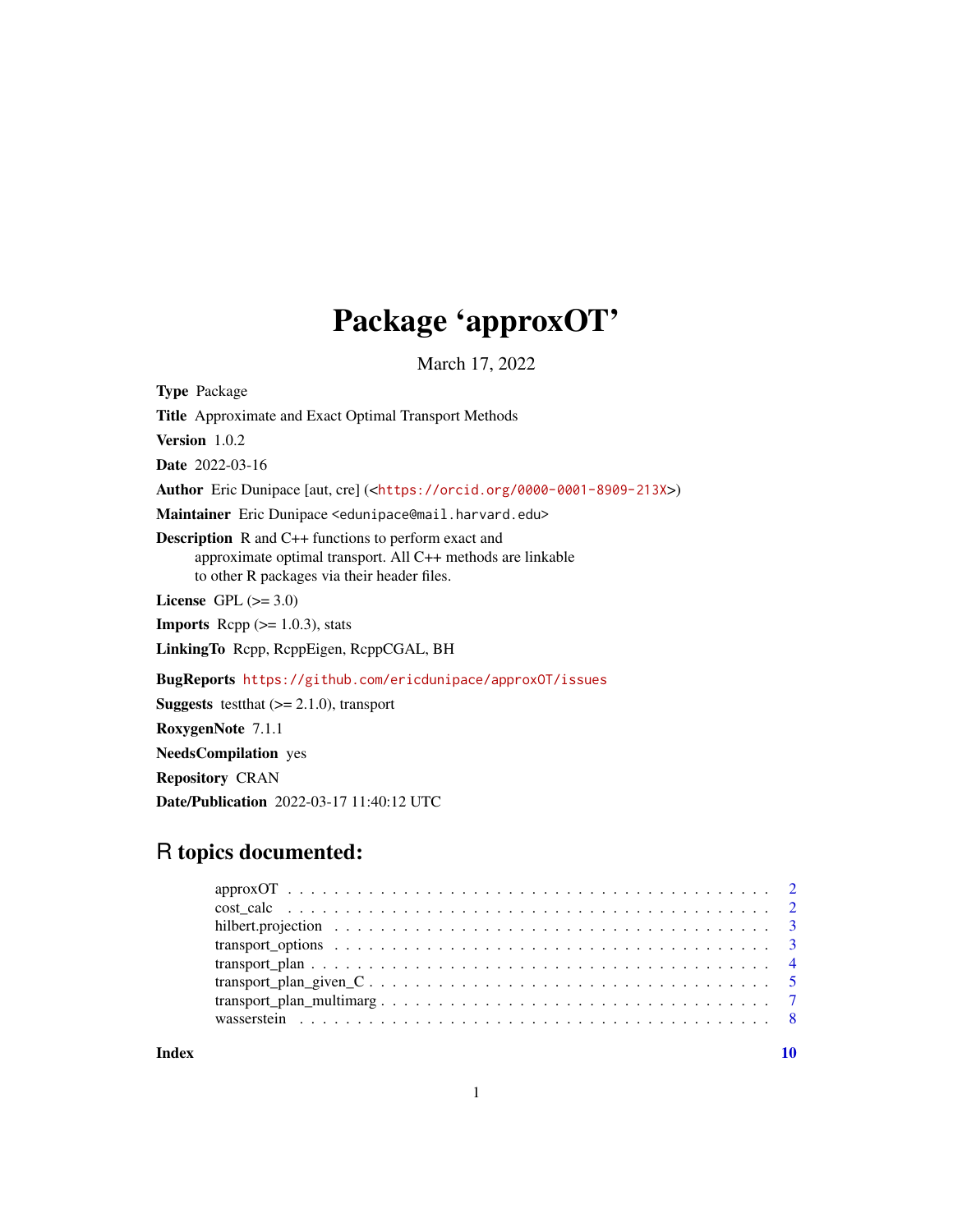#### <span id="page-1-0"></span>Description

R and C++ functions to perform exact and approximate optimal transport. All C++ methods are linkable to other R packages via their header files.

#### Author(s)

Eric Dunipace

#### See Also

Useful links:

• Report bugs at <https://github.com/ericdunipace/approxOT/issues>

| Calculate cost matrix |
|-----------------------|
|-----------------------|

#### Description

Calculate cost matrix

#### Usage

cost\_calc(X, Y, ground\_p)

#### Arguments

| X        | matrix of values in first sample. Observations should be by column, not rows.  |
|----------|--------------------------------------------------------------------------------|
|          | matrix of Values in second sample. Observations should be by column, not rows. |
| ground_p | power of the L <sub>p</sub> norm to use in cost calculation.                   |

#### Value

matrix of costs

```
X <- matrix(rnorm(10*100), 10, 100)
Y <- matrix(rnorm(10*100), 10, 100)
# the Euclidean distance
cost \leq cost\_calc(X, Y, ground_p = 2)
```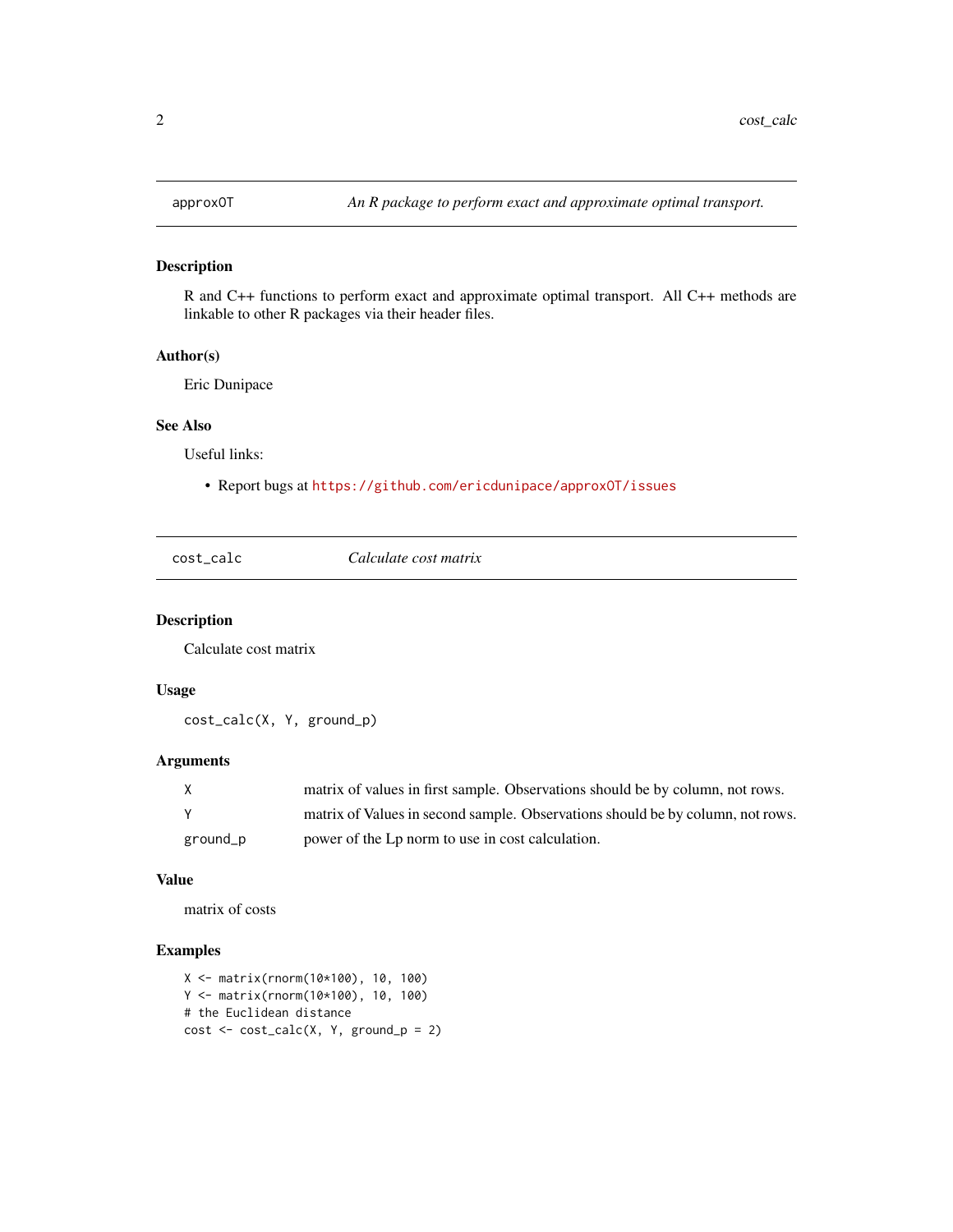<span id="page-2-0"></span>hilbert.projection *Get order along the Hilbert curve*

#### Description

Get order along the Hilbert curve

#### Usage

```
hilbert.projection(X, Sigma = NULL)
```
#### Arguments

|       | matrix of values. Observations are unique by rows.                |
|-------|-------------------------------------------------------------------|
| Sigma | Covariance of the data. If provided, uses a Mahalanobis distance. |

#### Value

Index of orders

#### Examples

```
X <- matrix(rnorm(10*3), 3, 10)
idx <- hilbert.projection(X)
print(idx)
```
transport\_options *Function returning supported optimal transportation methods.*

#### Description

Function returning supported optimal transportation methods.

#### Usage

```
transport_options()
```
#### Details

The currently supported methods are

- exact, networkflow: Utilize the networkflow algorithm to solve the exact optimal transport problem
- shortsimplex: Use the shortsimplex algorithm to solve the exact optimal transport problem
- sinkhorn: Use Sinkhorn's algorithm to solve the approximate optimal transport problem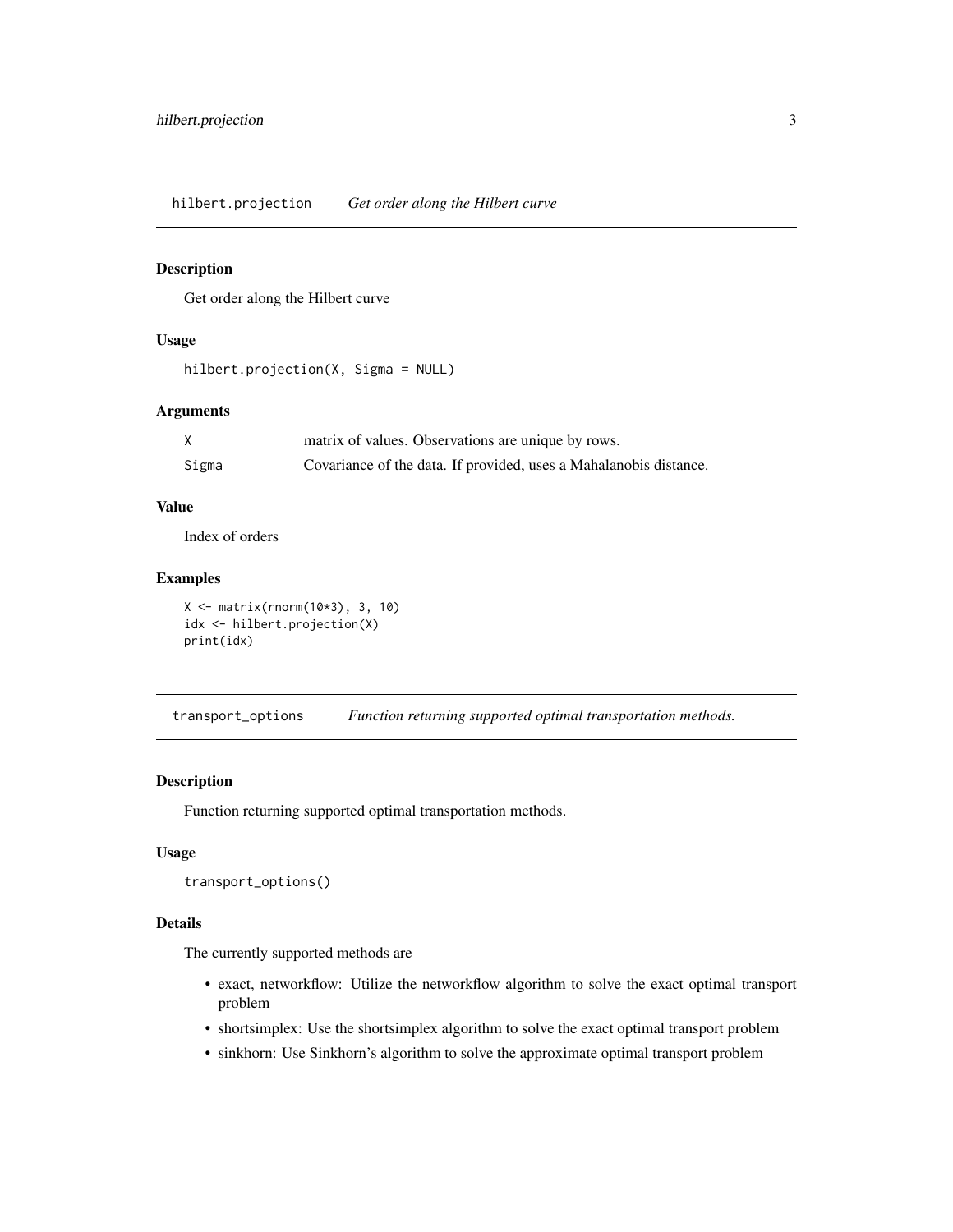- <span id="page-3-0"></span>• greenkhorn: Use the Greenkhorn algorithm to solve the approximate optimal transport problem
- randkhorn: (NOT CURRENTLY IMPLEMENTED) Use the randkhorn algorithm to solve the approximate optimal transport problem
- grandkhorn: (NOT CURRENTLY IMPLEMENTED) Use the grandkhorn algorithm to solve the approximate optimal transport problem
- hilbert: Use hilbert sorting to perform approximate optimal transport
- rank: use the average covariate ranks to perform approximate optimal transport
- univariate: Use appropriate optimal transport methods for univariate data
- swapping: Utilize the swapping algorithm to perform approximate optimal transport
- sliced: Use the sliced optimal transport distance

#### Value

Returns a vector of supported transport methods

transport\_plan *Optimal transport plans*

#### Description

Optimal transport plans

#### Usage

```
transport_plan(
 X,
 Y,
 a = NULL,b = NULL,p = 2,
 ground_p = 2,
 observation.orientation = c("rowwise", "colwise"),
 method = transport_options(),
  ...
\mathcal{L}
```
#### Arguments

| Χ | The covariate data of the first sample.          |
|---|--------------------------------------------------|
| Υ | The covariate data of the second sample.         |
| a | Optional. Empirical measure of the first sample  |
| h | Optional. Empirical measure of the second sample |
| р | The power of the Wasserstein distance            |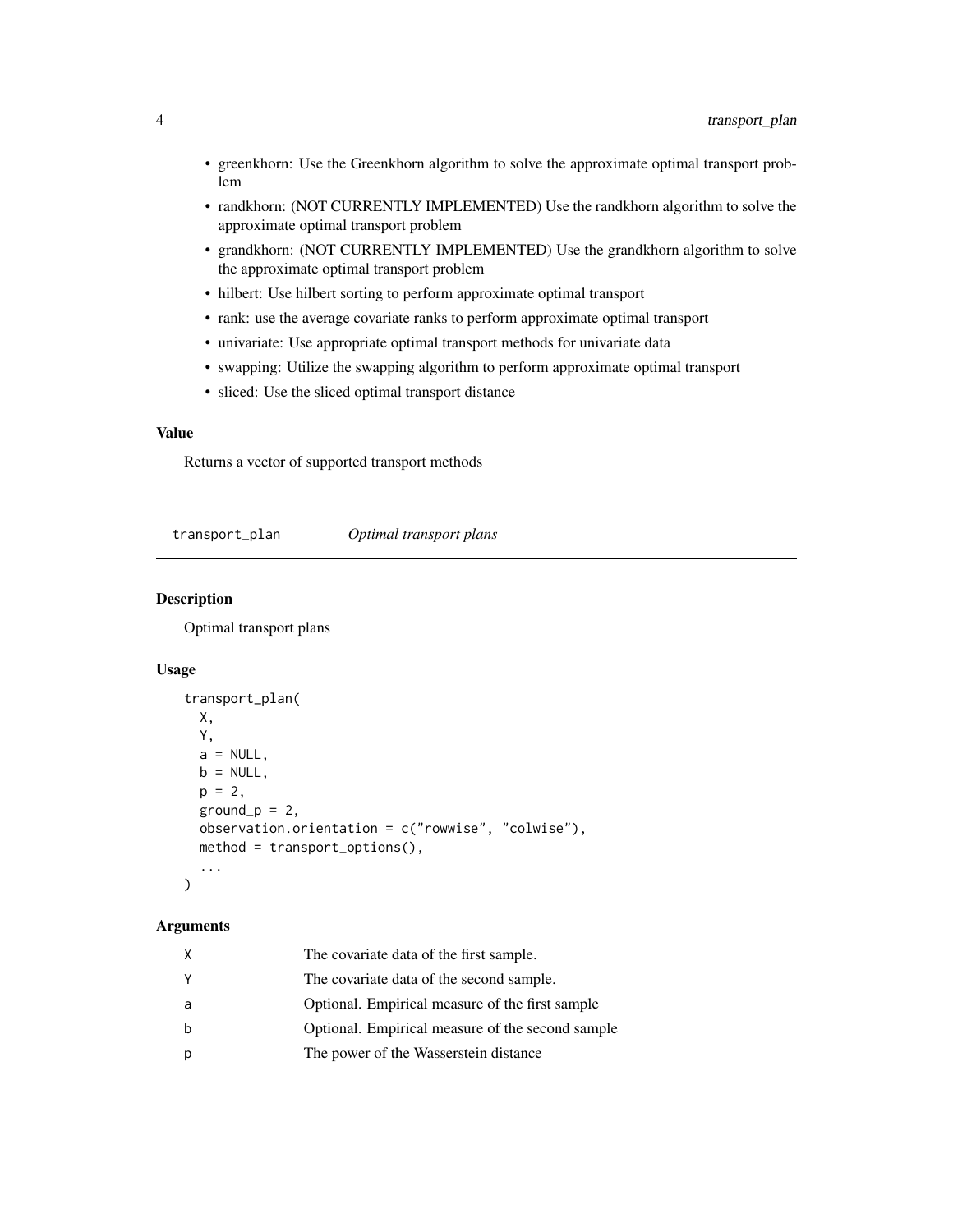<span id="page-4-0"></span>

| ground_p                | The power of the Lp norm                                                                                                        |
|-------------------------|---------------------------------------------------------------------------------------------------------------------------------|
| observation.orientation |                                                                                                                                 |
|                         | Are observations by row ("rowwise") or column ("colwise").                                                                      |
| method                  | Which transportation method to use. See [transport_options] [transport_options]                                                 |
| $\cdots$                | Additional arguments for various methods:                                                                                       |
|                         | • "niter": The number of iterations to use for the entropically penalized opti-<br>mal transport distances                      |
|                         | • "epsilon": The multiple of the median cost to use as a penalty in the entrop-<br>ically penalized optimal transport distances |
|                         | • "unbiased": If using Sinkhorn distances, should the distance be de-biased?<br>(TRUE/FALSE)                                    |
|                         | • "nboot": If using sliced Wasserstein distances, specify the number of Monte<br>Carlo samples                                  |

#### Value

a list with slots "tplan" and "cost". "tplan" is the optimal transport plan and "cost" is the optimal transport distance.

#### Examples

```
set.seed(203987)
n < - 100d <- 10
x <- matrix(rnorm(d*n), nrow=d, ncol=n)
y <- matrix(rnorm(d*n), nrow=d, ncol=n)
#get hilbert sort orders for x in backwards way
transx <- transport_plan(X=x, Y=x, ground_p = 2, p = 2,
                         observation.orientation = "colwise",
                         method = "hilbert")
```
transport\_plan\_given\_C

*Optimal transport plans given a pre-specified cost*

#### Description

Optimal transport plans given a pre-specified cost

#### Usage

```
transport_plan_given_C(
 mass_x,
 mass_y,
 p = 2,
 cost = NULL,
```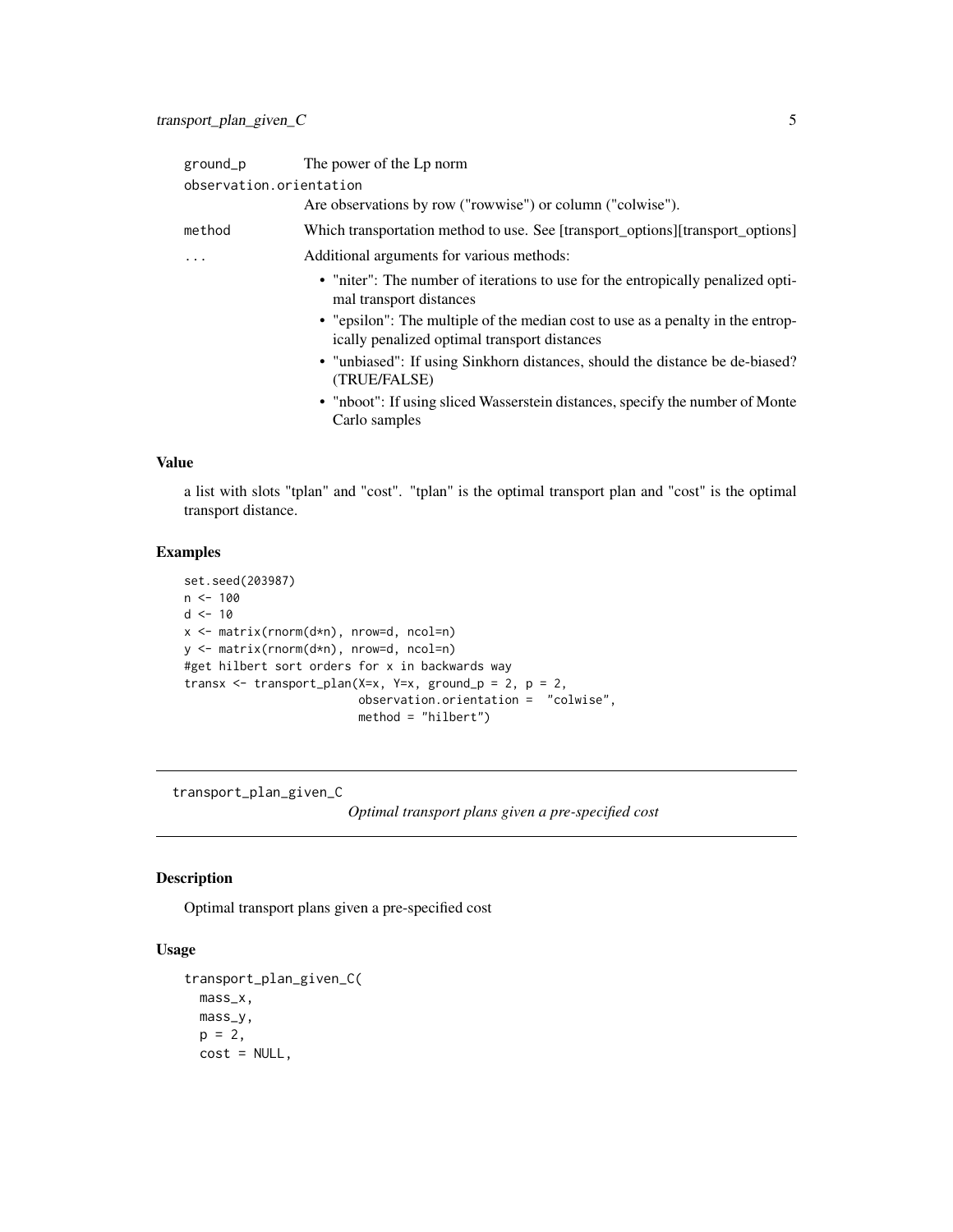```
method = "exact",
 cost_a = NULL,cost_b = NULL,...
\mathcal{L}
```
#### Arguments

| mass_x | The empirical measure of the first sample                                                                                       |
|--------|---------------------------------------------------------------------------------------------------------------------------------|
| mass_y | The empirical measure of the second sample.                                                                                     |
| p      | The power of the Wasserstein distance                                                                                           |
| cost   | Specify the cost matrix in advance.                                                                                             |
| method | The transportation method to use, one of "exact", "networkflow", "shortsimplex",<br>"sinkhorn", "greenkhorn"                    |
| cost_a | The cost matrix for the first sample with itself. Only used for unbiased Sinkhorn                                               |
| cost_b | The cost matrix for the second sample with itself. Only used for unbiased<br>Sinkhorn                                           |
| .      | Additional arguments for various methods:                                                                                       |
|        | • "niter": The number of iterations to use for the entropically penalized opti-<br>mal transport distances                      |
|        | • "epsilon": The multiple of the median cost to use as a penalty in the entrop-<br>ically penalized optimal transport distances |
|        | • "unbiased": If using Sinkhorn distances, should the distance be de-biased?<br>(TRUE/FALSE)                                    |

#### Value

A transportation plan as a list with slots "from","to", and "mass".

```
n < -32d \leq -5set.seed(293897)
A <- matrix(stats::rnorm(n*d),nrow=d,ncol=n)
B <- matrix(stats::rnorm(n*d),nrow=d,ncol=n)
transp.meth <- "sinkhorn"
niter <- 1e2
test <- transport_plan_given_C(rep(1/n,n),
rep(1/n,n), 2, cost = cost\_calc(A,B,2),
"sinkhorn", niter = niter)
```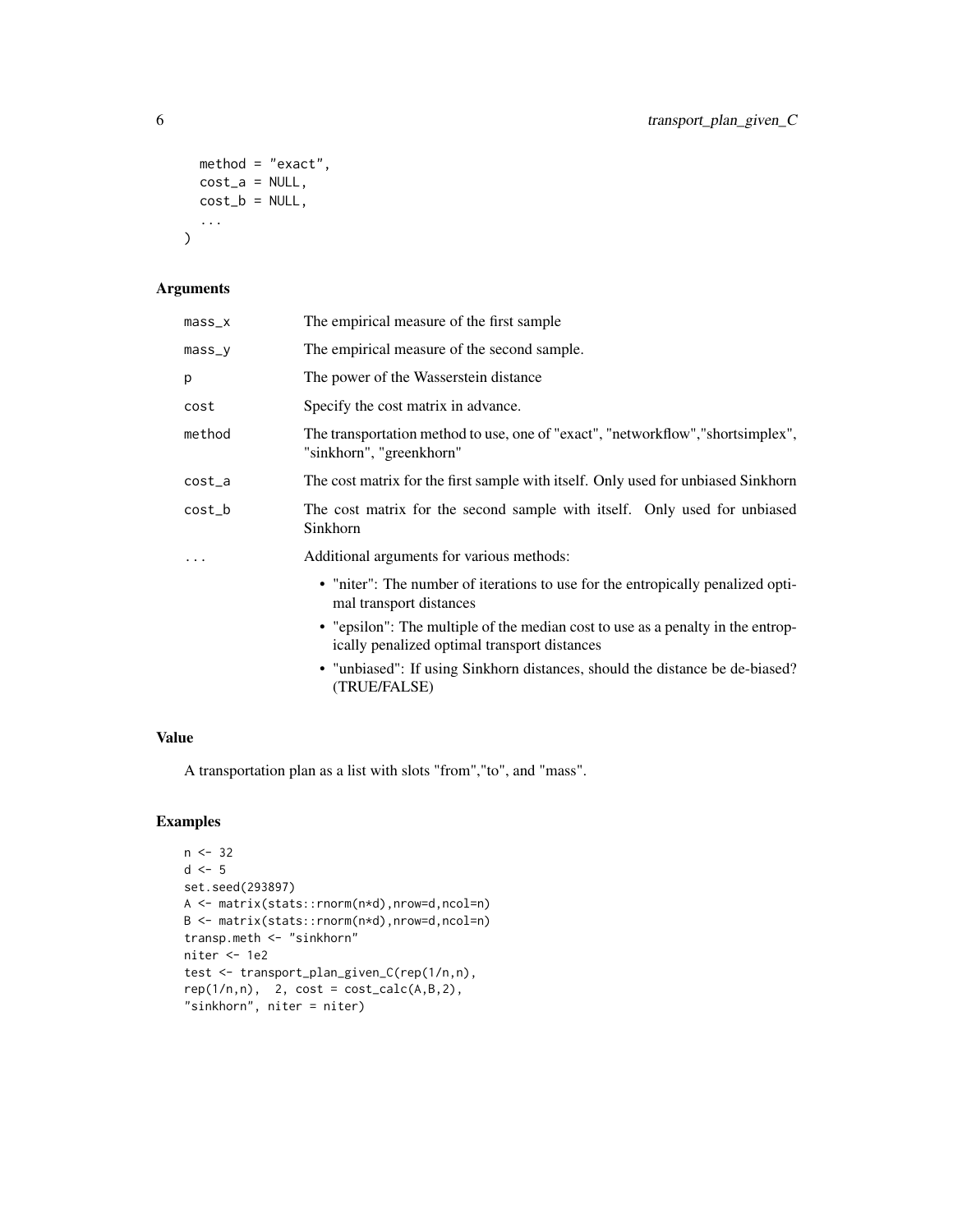<span id="page-6-0"></span>transport\_plan\_multimarg

*Multimarginal optimal transport plans*

#### Description

Multimarginal optimal transport plans

#### Usage

```
transport_plan_multimarg(
  ...,
 p = 2,
 ground_p = 2,
 observation.orientation = c("rowwise", "colwise"),
 method = c("hilbert", "univariate", "sliced"),
 nsim = 1000
\mathcal{L}
```
#### Arguments

| $\ddots$                | Either data matrices as separate arguments or a list of data matrices. Arguments<br>after the data must be specified by name. |  |
|-------------------------|-------------------------------------------------------------------------------------------------------------------------------|--|
| p                       | The power of the Wasserstein distance to use                                                                                  |  |
| ground_p                | The power of the Euclidean distance to use                                                                                    |  |
| observation.orientation |                                                                                                                               |  |
|                         | Are observations by rows or columns                                                                                           |  |
| method                  | One of "hilbert", "univariate", or "sliced"                                                                                   |  |
| nsim                    | Number of simulations to use for the sliced method                                                                            |  |
|                         |                                                                                                                               |  |

#### Value

transport plan

```
set.seed(23423)
n < - 100d < -10p <- ground_p <- 2 #euclidean cost, p = 2
x \le matrix(stats::rnorm((n + 11)*d), n + 11, d)
y <- matrix(stats::rnorm(n*d), n, d)
z <- matrix(stats::rnorm((n +455)*d), n +455, d)
# make data a list
data \leftarrow list(x, y, z)
```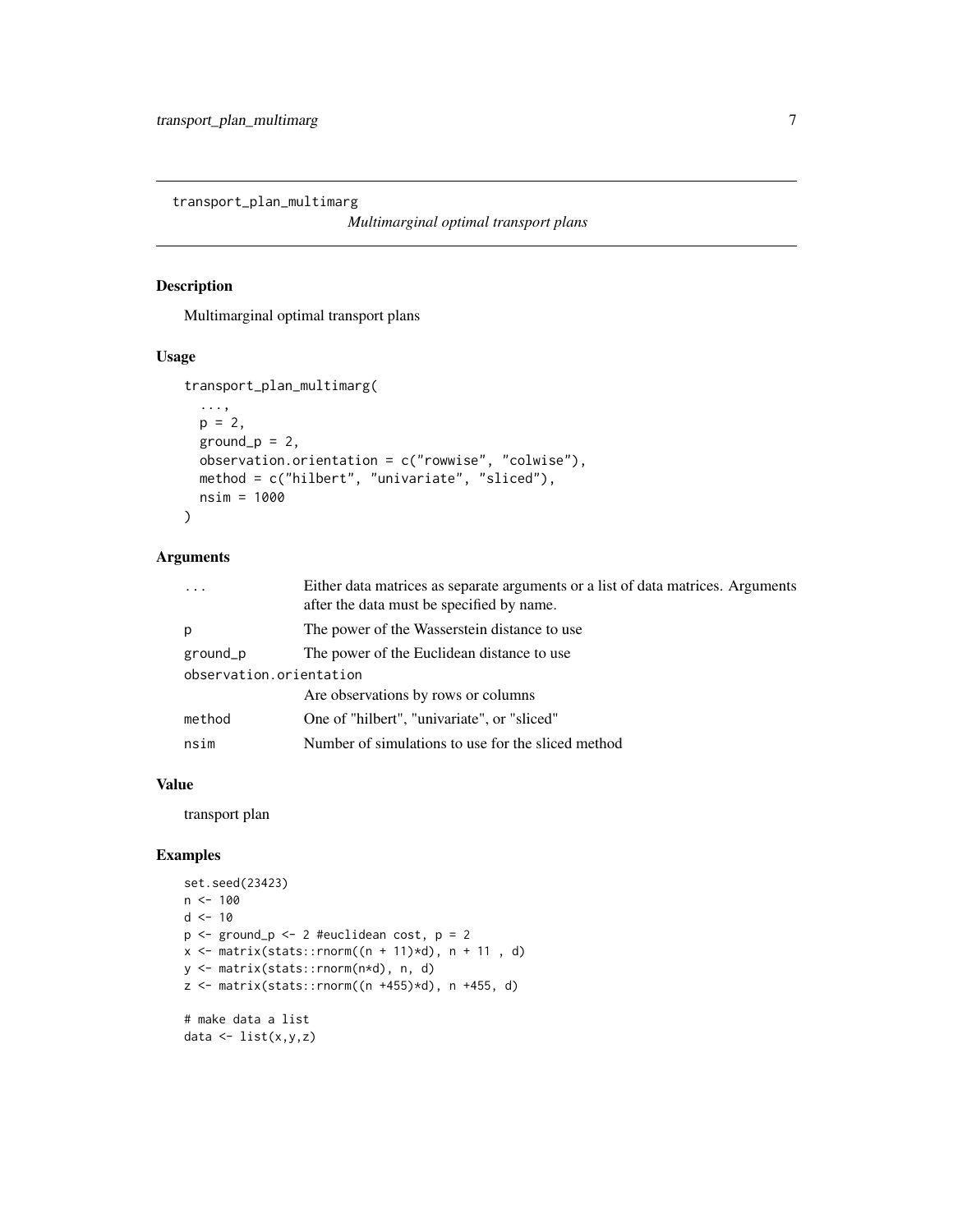#### 8 wasserstein and the set of the set of the set of the set of the set of the set of the set of the set of the set of the set of the set of the set of the set of the set of the set of the set of the set of the set of the se

```
tplan \leq transport_plan_multimarg(data, p = p, ground_p = ground_p,
observation.orientation = "rowwise", method = "hilbert")
#' #transpose data works too
datat <- lapply(data, t)
tplan2 < -transport\_plan\_multimarg(data, p = p, ground_p = ground_p,observation.orientation = "colwise",method = "hilbert")
```
wasserstein *Calculate the Wasserstein distance*

#### Description

Calculate the Wasserstein distance

#### Usage

```
wasserstein(
 X = NULL,Y = NULL,a = NULL,b = NULL,cost = NULL,tplan = NULL,
 p = 2,
 ground_p = 2,
 method = transport_options(),
 cost_a = NULL,cost_b = NULL,...
\mathcal{L}
```
#### Arguments

| X        | The covariate data of the first sample.                                                                                                          |
|----------|--------------------------------------------------------------------------------------------------------------------------------------------------|
| Y        | The covariate data of the second sample.                                                                                                         |
| a        | Optional. Empirical measure of the first sample                                                                                                  |
| b        | Optional. Empirical measure of the second sample                                                                                                 |
| cost     | Specify the cost matrix in advance.                                                                                                              |
| tplan    | Give a transportation plan with slots "from", "to", and "mass", like that returned<br>by the [tranportation_plan][transportation_plan] function. |
| p        | The power of the Wasserstein distance                                                                                                            |
| ground_p | The power of the Lp norm                                                                                                                         |
| method   | Which transportation method to use. See [transport_options] [transport_options]                                                                  |

<span id="page-7-0"></span>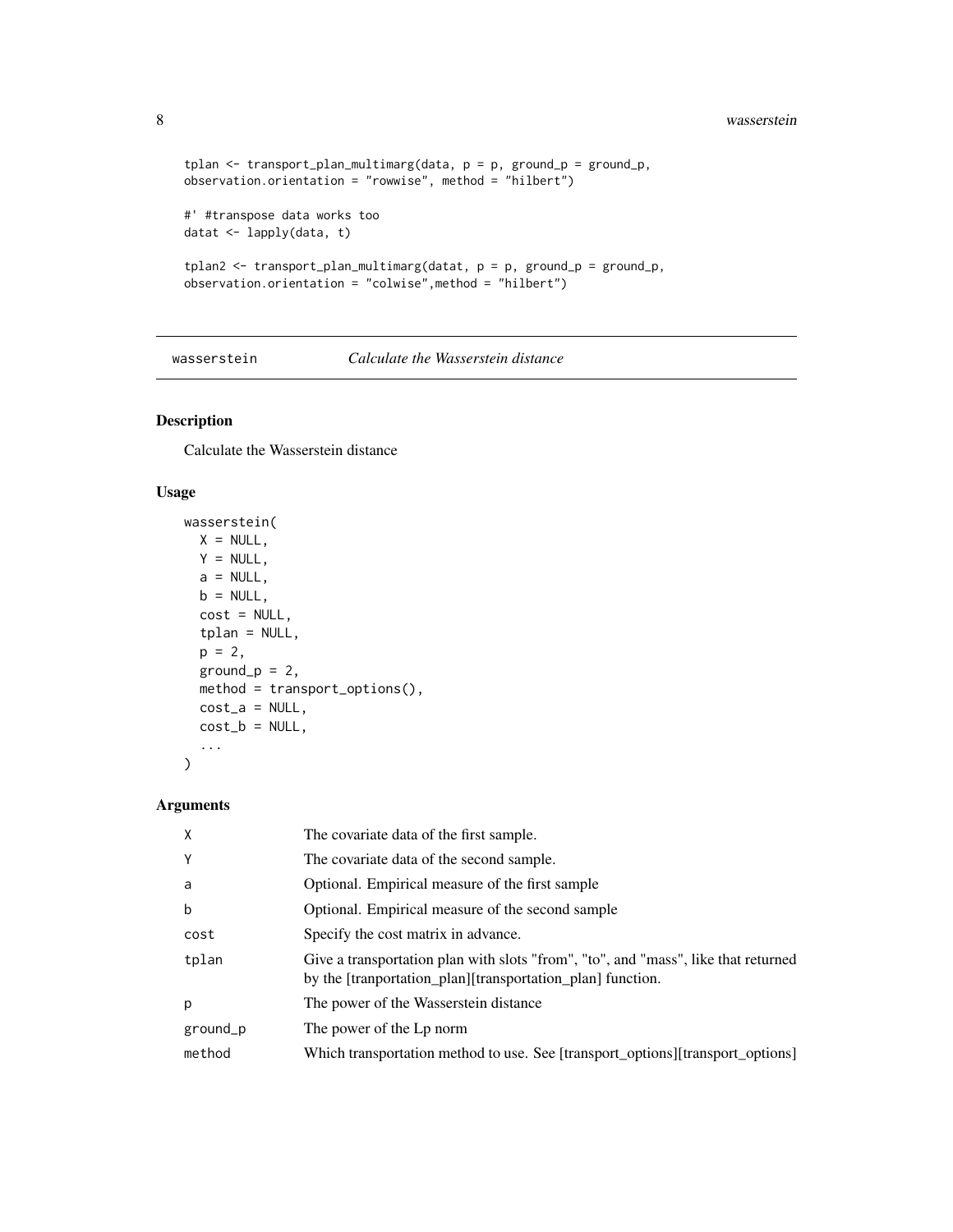| The cost matrix for the first sample with itself. Only used for unbiased Sinkhorn                                               |
|---------------------------------------------------------------------------------------------------------------------------------|
| The cost matrix for the second sample with itself. Only used for unbiased<br>Sinkhorn                                           |
| Additional arguments for various methods:                                                                                       |
| • "niter": The number of iterations to use for the entropically penalized opti-<br>mal transport distances                      |
| • "epsilon": The multiple of the median cost to use as a penalty in the entrop-<br>ically penalized optimal transport distances |
| • "unbiased": If using Sinkhorn distances, should the distance be de-biased?<br>(TRUE/FALSE)                                    |
| • "nboot": If using sliced Wasserstein distances, specify the number of Monte<br>Carlo samples                                  |
|                                                                                                                                 |

#### Value

The p-Wasserstein distance, a numeric value

```
set.seed(11289374)
n <- 100
z <- stats::rnorm(n)
w <- stats::rnorm(n)
uni <- approxOT::wasserstein(X = Z, Y = w,
p = 2, ground_p = 2,
observation.orientation = "colwise",
method = "univariate")
```